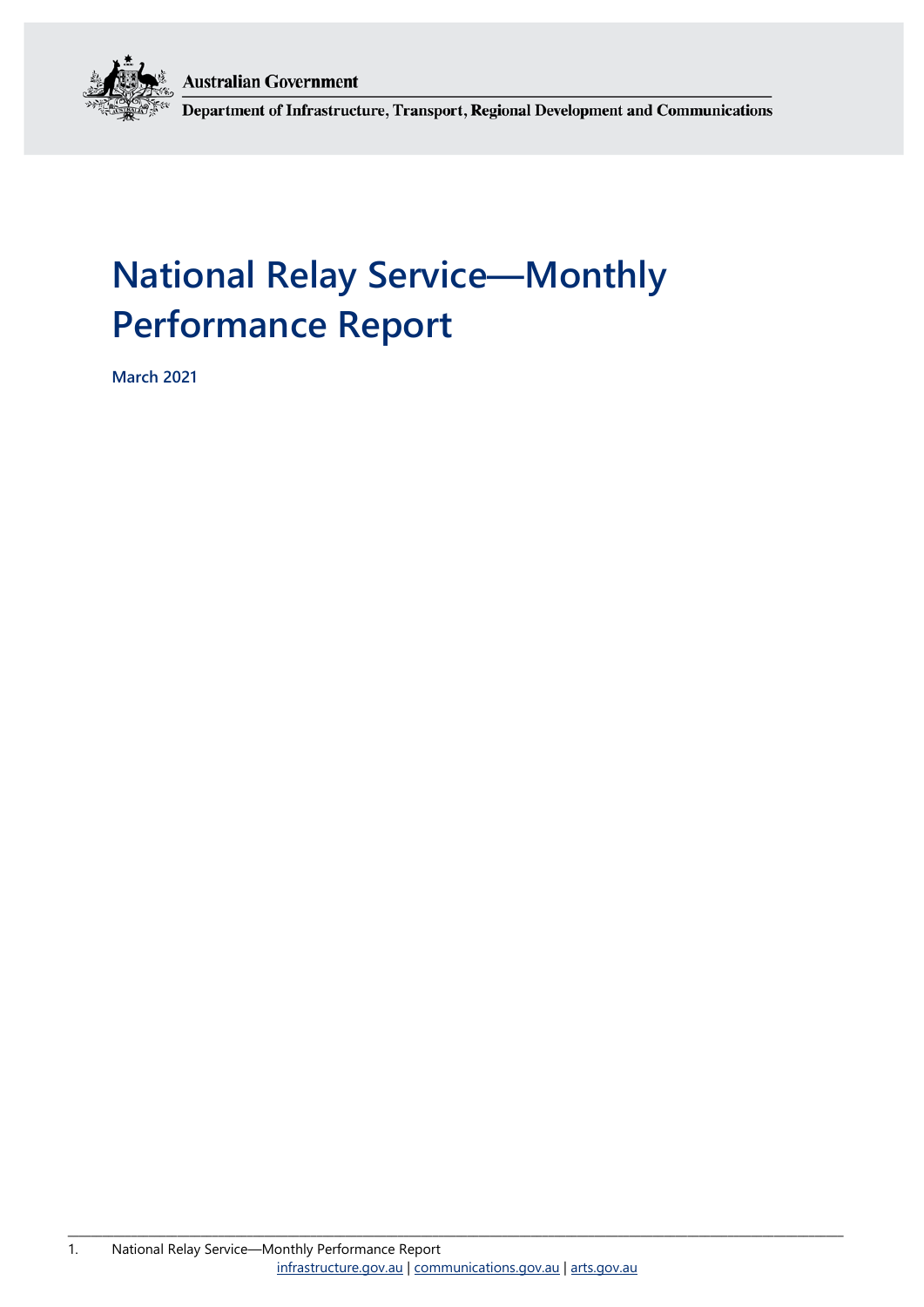© Commonwealth of Australia 2021 March 2021 / INFRASTRUCTURE

### **Ownership of intellectual property rights in this publication**

Unless otherwise noted, copyright (and any other intellectual property rights, if any) in this publication is owned by the Commonwealth of Australia (referred to below as the Commonwealth).

#### **Disclaimer**

The material contained in this publication is made available on the understanding that the Commonwealth is not providing professional advice, and that users exercise their own skill and care with respect to its use, and seek independent advice if necessary.

The Commonwealth makes no representations or warranties as to the contents or accuracy of the information contained in this publication. To the extent permitted by law, the Commonwealth disclaims liability to any person or organisation in respect of anything done, or omitted to be done, in reliance upon information contained in this publication.

#### **Creative Commons licence**

With the exception of (a) the Coat of Arms; (b) the Department of Infrastructure, Transport, Regional Development and Communications photos and graphics; and (c) [OTHER], copyright in this publication is licensed under a Creative Commons Attribution 4.0 Australia Licence.

Creative Commons Attribution 4.0 Australia Licence is a standard form licence agreement that allows you to copy, communicate and adapt this publication provided that you attribute the work to the Commonwealth and abide by the other licence terms.

Further information on the licence terms is available from [https://creativecommons.org/licenses/by/4.0/.](https://creativecommons.org/licenses/by/4.0/) This publication should be attributed in the following way: © Commonwealth of Australia 2021.

### **Use of the Coat of Arms**

The Department of the Prime Minister and Cabinet sets the terms under which the Coat of Arms is used. Please refer to the Commonwealth Coat of Arms — Information and Guidelines publication available at [www.pmc.gov.au.](http://www.pmc.gov.au/) 

#### **Contact us**

This publication is available in hard copy or PDF format. All other rights are reserved, including in relation to any Departmental logos or trade marks which may exist. For enquiries regarding the licence and any use of this publication, please contact:

Director—Publishing and Communications Communication Branch Department of Infrastructure, Transport, Regional Development and Communications GPO Box 594 Canberra ACT 2601 Australia Email: [publishing@communications.gov.au](mailto:publishing@communications.gov.au)

Websites: [www.infrastructure.gov.au](http://www.infrastructure.gov.au/) | [www.communications.gov.au](http://www.communications.gov.au/) | [www.arts.gov.au.](http://www.arts.gov.au/)

\_\_\_\_\_\_\_\_\_\_\_\_\_\_\_\_\_\_\_\_\_\_\_\_\_\_\_\_\_\_\_\_\_\_\_\_\_\_\_\_\_\_\_\_\_\_\_\_\_\_\_\_\_\_\_\_\_\_\_\_\_\_\_\_\_\_\_\_\_\_\_\_\_\_\_\_\_\_\_\_\_\_\_\_\_\_\_\_\_\_\_\_\_\_\_\_\_\_\_\_\_\_\_\_\_\_\_\_\_\_\_\_\_\_\_\_\_\_\_\_\_\_\_\_\_\_\_\_\_\_\_\_\_\_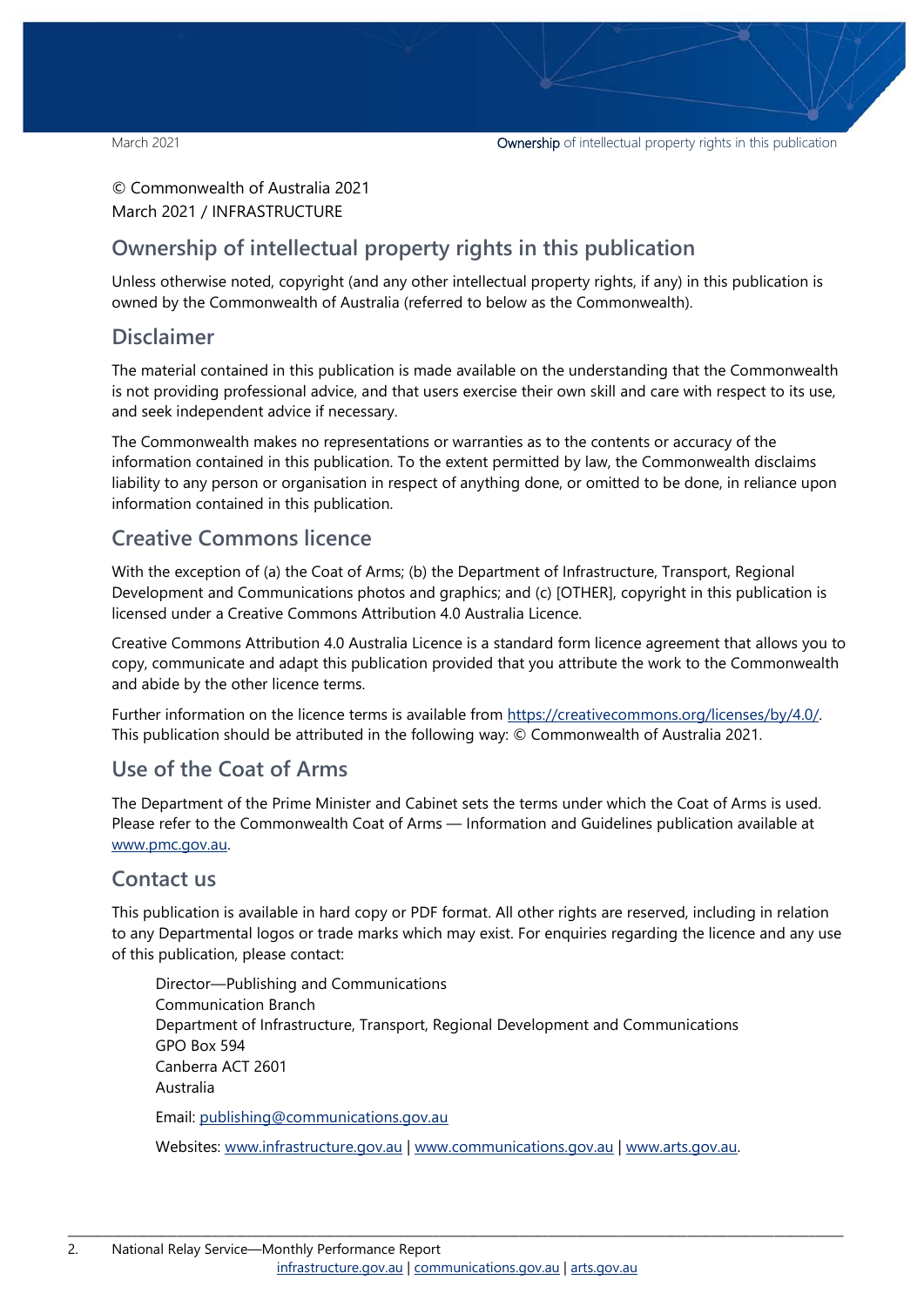#### March 2021

#### Contents

#### **Contents**

### **Tables**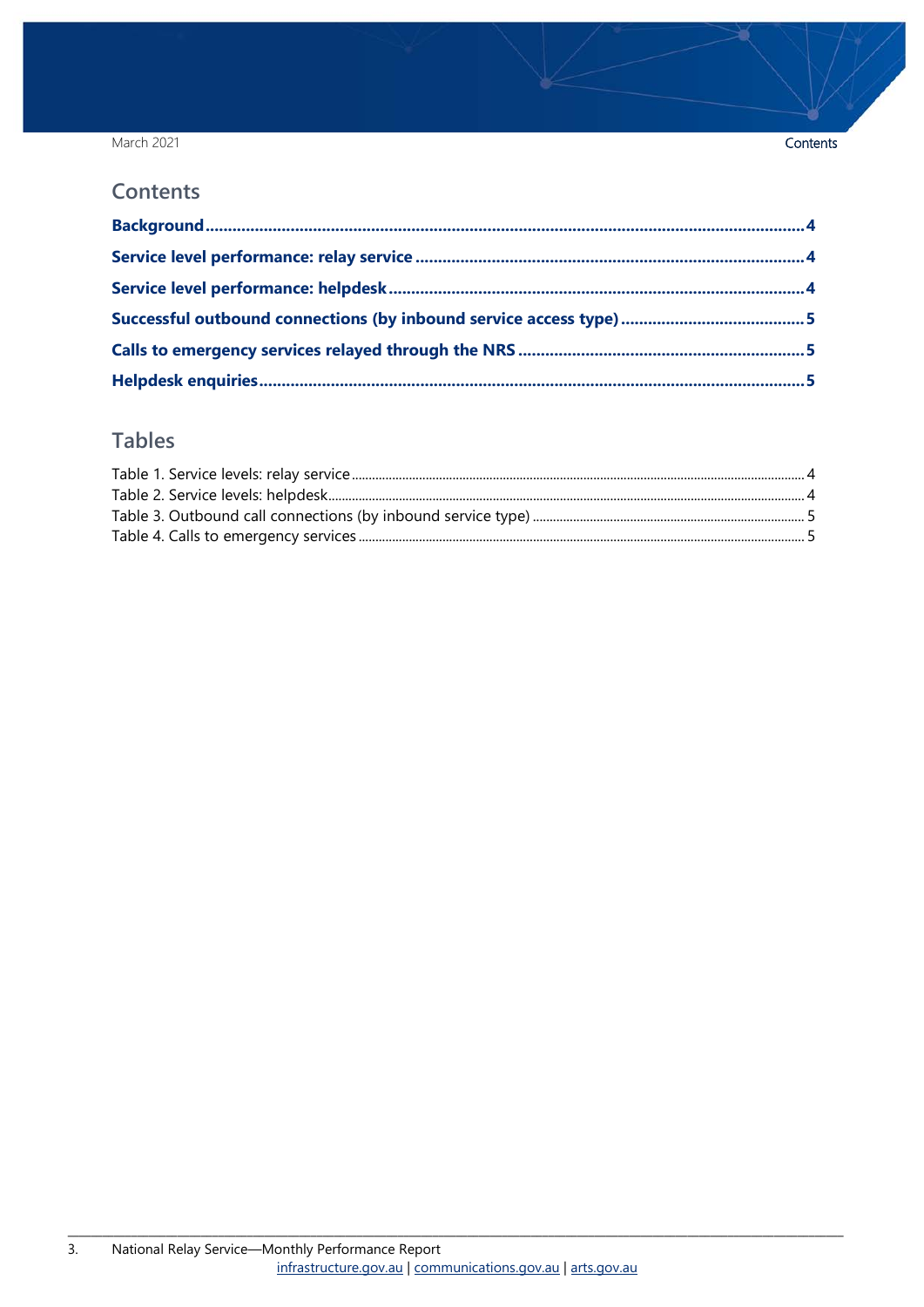# <span id="page-3-0"></span>**Background**

Concentrix, the National Relay Service (NRS) provider (relay and helpdesk services), submits activity and performance data to the Department of Infrastructure, Transport, Regional Development and Communications (the Department). This information is used to review the performance of the NRS against agreed service levels as well as provide data and information about how the NRS has been used in that month.

The Department then reports on NRS performance against agreed service levels and information on how the NRS is used, including the number of successful outbound connections, the number of calls to emergency services and the number of enquries to the NRS helpdesk.

# <span id="page-3-1"></span>**Service level performance: relay service**

| <b>Service level</b>                               | <b>Target</b>                                                                                                                                 | <b>March</b><br>2021 |
|----------------------------------------------------|-----------------------------------------------------------------------------------------------------------------------------------------------|----------------------|
| <b>Grade of Service 1 106</b><br>and 000 emergency | At least 85% of 106 and 000 calls are answered by a call-taker<br>within 5 seconds of reaching the relevant answering point for<br>the call.  | 95.22%               |
| <b>Grade of Service 2 106</b><br>and 000 emergency | At least 95% of 106 and 000 calls are answered by a call-taker<br>within 10 seconds of reaching the relevant answering point<br>for the call. | 97.90%               |
| <b>Abandon Rate</b>                                | No more than 5% of calls answered by a call taker are<br>abandoned after leaving the IVR or being presented to the<br>routing queue.          | 1.39%                |
| <b>Grade of Service 3</b>                          | At least 85% of all other non-emergency calls are answered<br>by a call taker within 10 seconds                                               | 83.17%               |
| <b>Grade of Service 4</b>                          | At least 80% of video relay calls are answered by a call taker<br>within 120 seconds                                                          | 87.50%               |

<span id="page-3-3"></span>**Table 1. Service levels: relay service**

## <span id="page-3-2"></span>**Service level performance: helpdesk**

#### <span id="page-3-4"></span>**Table 2. Service levels: helpdesk**

| <b>Service level</b>                  | <b>Target</b>                                                                                                                                                                                                                                                                                            | <b>March</b><br>2021 |
|---------------------------------------|----------------------------------------------------------------------------------------------------------------------------------------------------------------------------------------------------------------------------------------------------------------------------------------------------------|----------------------|
| <b>Grade of Service</b>               | 80% of all telephone calls answered by a call taker within 30<br>seconds                                                                                                                                                                                                                                 | 97.12%               |
| Acknowledgement                       | Must acknowledge greater than 85% of all enquiries received<br>through public NRS email addresses or forms from Accesshub or<br>from Helpdesk users within four hours where the enquiry is received<br>before 2 pm (AEST) on a business.<br>Day or otherwise by 12 noon (AEST) on the next business day. | 100%                 |
| <b>Contact Resolution</b>             | Resolve greater than 85% of all enquiries received within 2 business<br>days.                                                                                                                                                                                                                            | 99.66%               |
| <b>Complaint</b><br><b>Resolution</b> | All complaints received are resolved within 20 business days of them<br>being raised                                                                                                                                                                                                                     | 100%                 |

\_\_\_\_\_\_\_\_\_\_\_\_\_\_\_\_\_\_\_\_\_\_\_\_\_\_\_\_\_\_\_\_\_\_\_\_\_\_\_\_\_\_\_\_\_\_\_\_\_\_\_\_\_\_\_\_\_\_\_\_\_\_\_\_\_\_\_\_\_\_\_\_\_\_\_\_\_\_\_\_\_\_\_\_\_\_\_\_\_\_\_\_\_\_\_\_\_\_\_\_\_\_\_\_\_\_\_\_\_\_\_\_\_\_\_\_\_\_\_\_\_\_\_\_\_\_\_\_\_\_\_\_\_\_